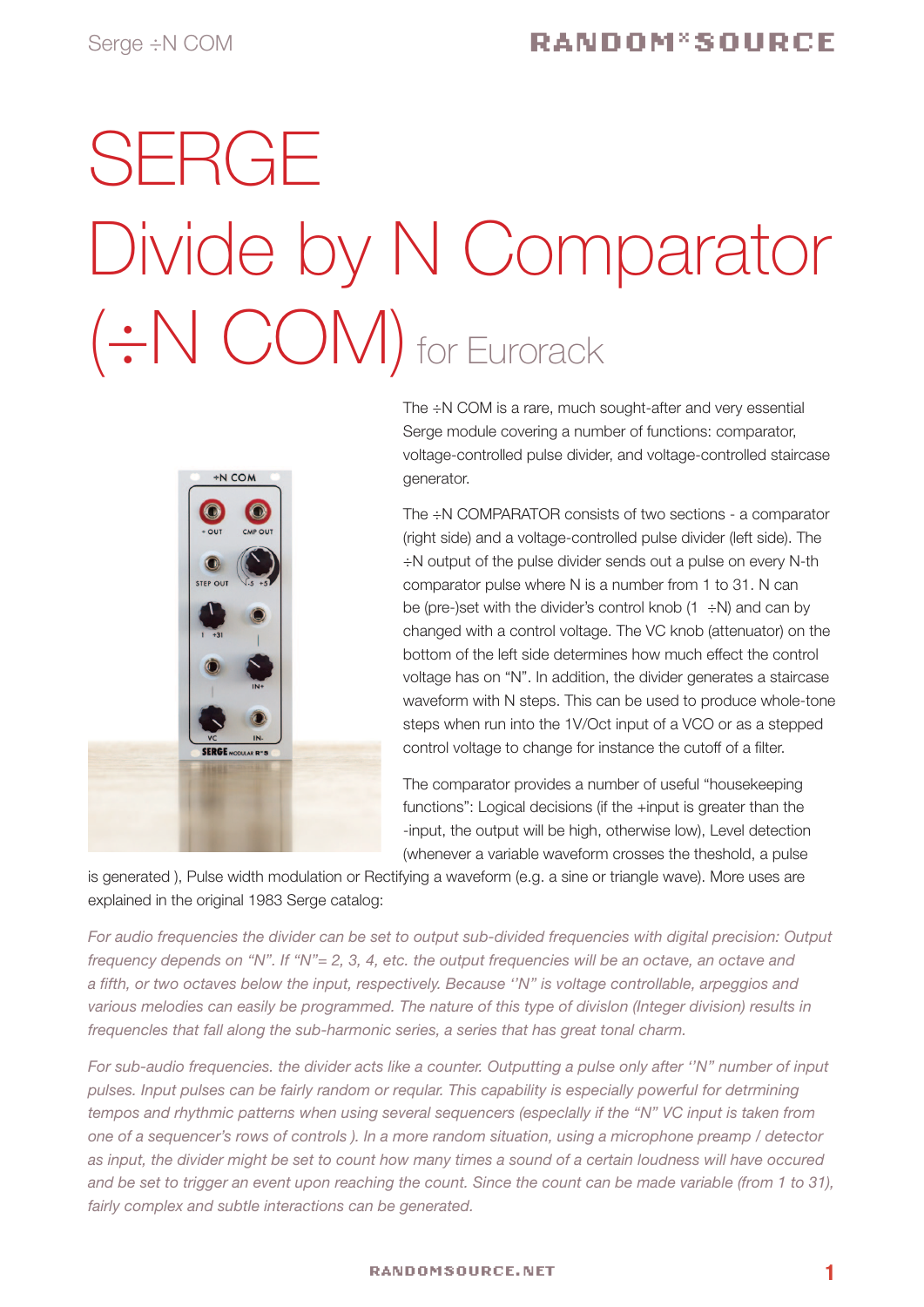### Serge ÷N COM

## RANDOM\*SOURCE

The Random\*Source version of the ÷N COM for Euro is a licensed and authorized adaption of the original Serge design. Compared to the original module it features a largely increased accuracy, a precision voltage source and 2 added attenuators.

The Random\*Source ÷N COM kit (SMT version) consists of a front panel and a pcb including all SMT parts which also acts as an interface to the front panel.



#### Main pcb (v 2.00):

#### Please note:

- The pcb provides for a (new) precision voltage source that should be set up (using the trimmer) so that the CMOS parts are run on a (stabilized) exact reference voltage - as Serge explains: "One of the features of the NCOM is its adherence to the 1V octave rule, which permits directly plugging the staircase out into a VCO and getting a whole tone scale." You can either calibrate this voltage to 5.155V using a (precise) digital multimeter or by plugging the STEP OUT into a (calibrated) oscillator such as a Serge NTO and adjust the trimmer so that the oscillators output is tuned to whole tones.
- • Use antistatic precaution try to avoid touching the SMT parts.
- Board is designed to be powered by a  $+/-12V$  stabilized PSU only.  $(+/-15V$  is untested).
- Big thanks to Phisynth and Guy D.!

#### Bill of Materials

| <b>Misc</b> |   |                       |               |                                            |
|-------------|---|-----------------------|---------------|--------------------------------------------|
|             |   | <b>Euro Power</b>     |               | MTA-100 power connector, Reichelt: WSL 10G |
|             |   | header                |               |                                            |
|             | 6 | <b>Thonkiconn</b>     |               | 3.5mm Jack Sockets (PJ301M-12) from Thonk  |
|             |   | <b>Jacks</b>          |               |                                            |
|             | 4 | <b>Potentionmeter</b> | linear (B50K) | Alpha 9mm vertical pcb mount               |
|             |   | <b>50k</b>            |               | available from Thonk, Tayda, Mouser        |
|             |   |                       |               | <b>B100K should also work</b>              |
|             |   |                       |               |                                            |